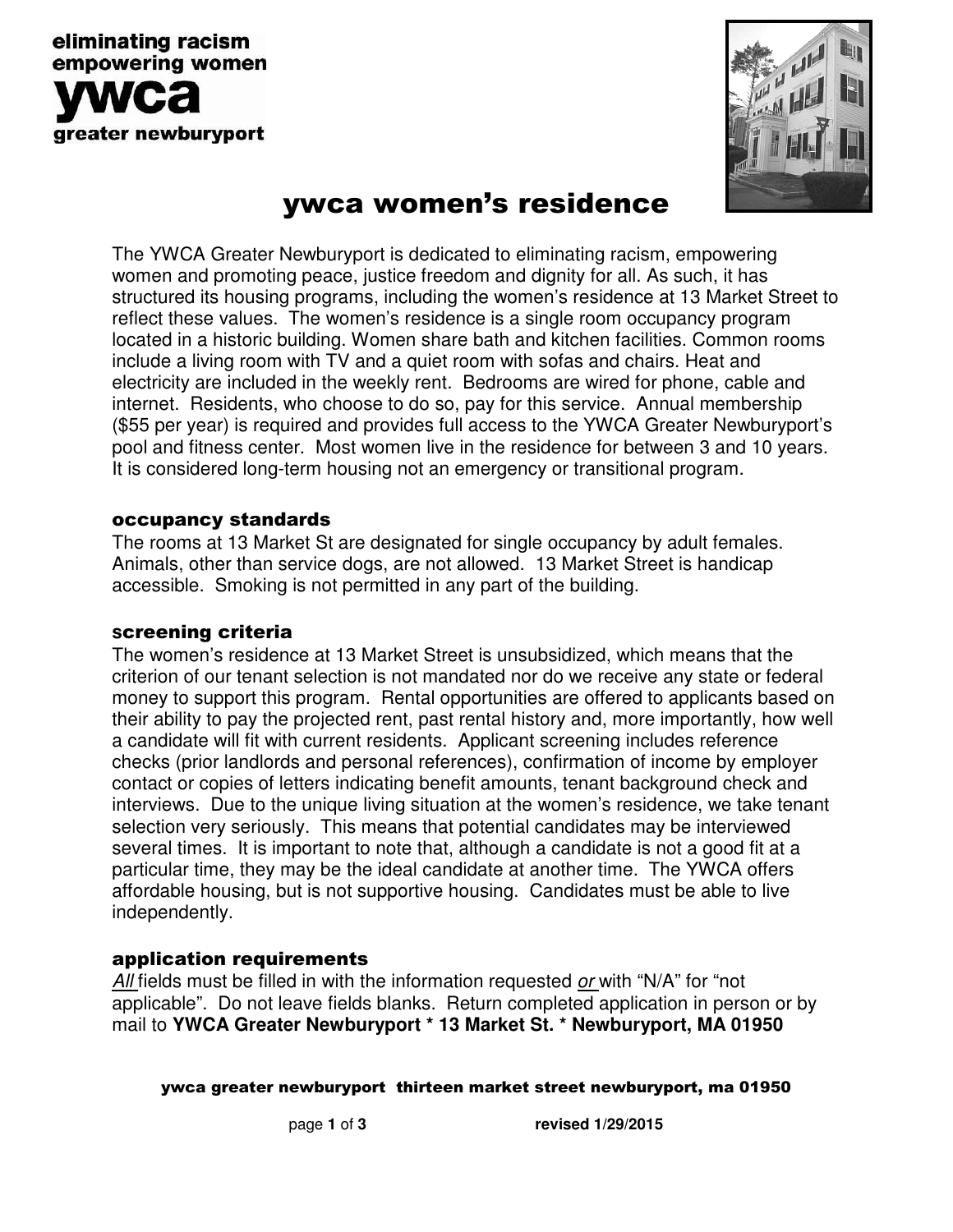# ywca women's residence program application

|                                                  | Living there since? ____________________________Email ___________________________ |  |  |
|--------------------------------------------------|-----------------------------------------------------------------------------------|--|--|
|                                                  |                                                                                   |  |  |
|                                                  |                                                                                   |  |  |
|                                                  |                                                                                   |  |  |
| <b>Rental History</b>                            |                                                                                   |  |  |
| Current Landlord _____________________________   | Telephone # __________________                                                    |  |  |
|                                                  |                                                                                   |  |  |
|                                                  | Tenancy dates: From _______ to _________ Reason for leaving ___________________   |  |  |
|                                                  |                                                                                   |  |  |
| Former Landlord ________________________________ | Telephone # ___________________                                                   |  |  |
|                                                  |                                                                                   |  |  |
|                                                  | Tenancy dates: From _______ to _________ Reason for leaving ___________________   |  |  |
|                                                  |                                                                                   |  |  |

## Personal References (not relatives)

| Name         |                  |
|--------------|------------------|
|              |                  |
| Name         | Phone #          |
| Relationship | # of years known |

#### ywca greater newburyport thirteen market street newburyport, ma 01950

page **2** of **3 revised 1/29/2015**

 $\overline{\phantom{a}}$